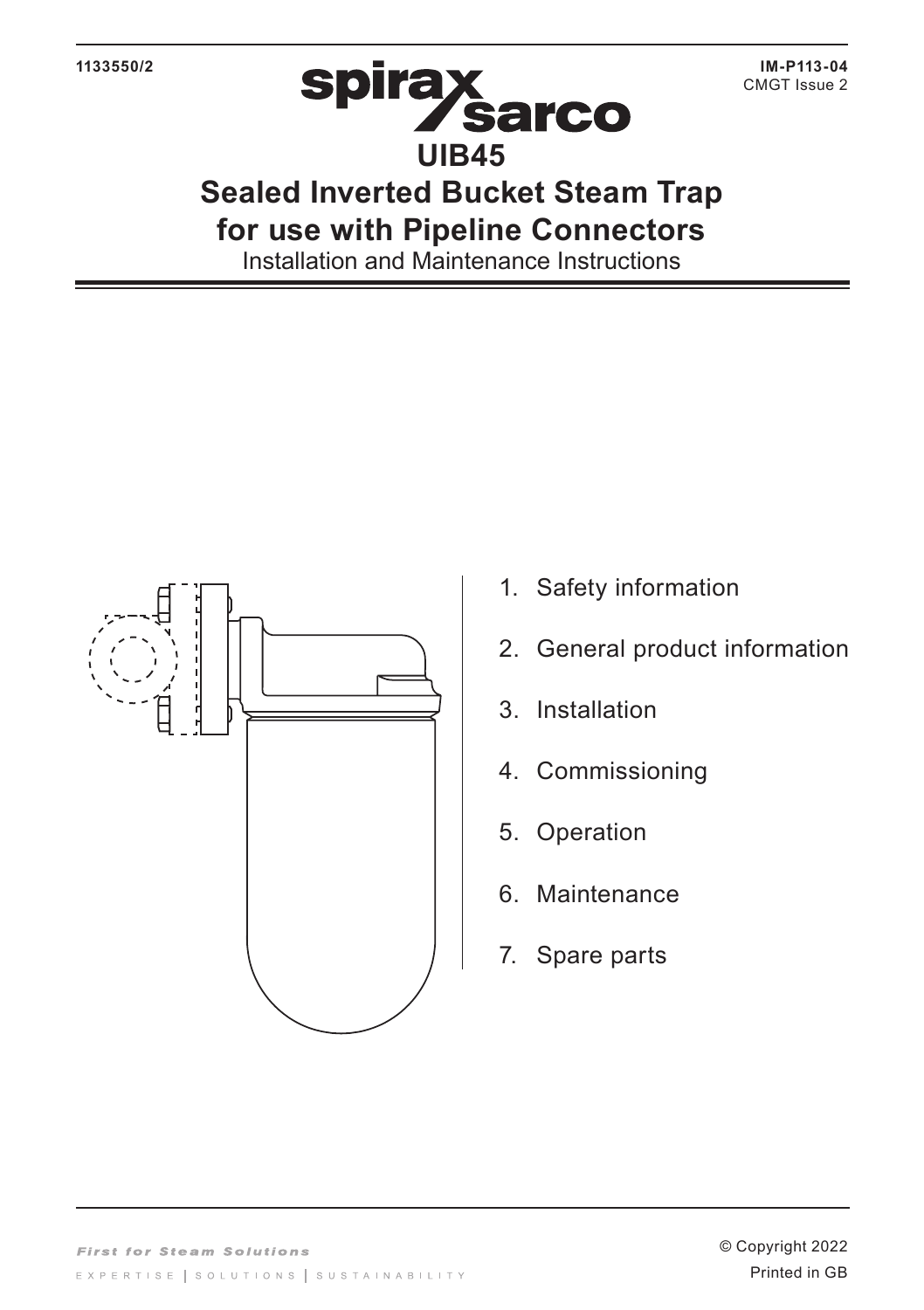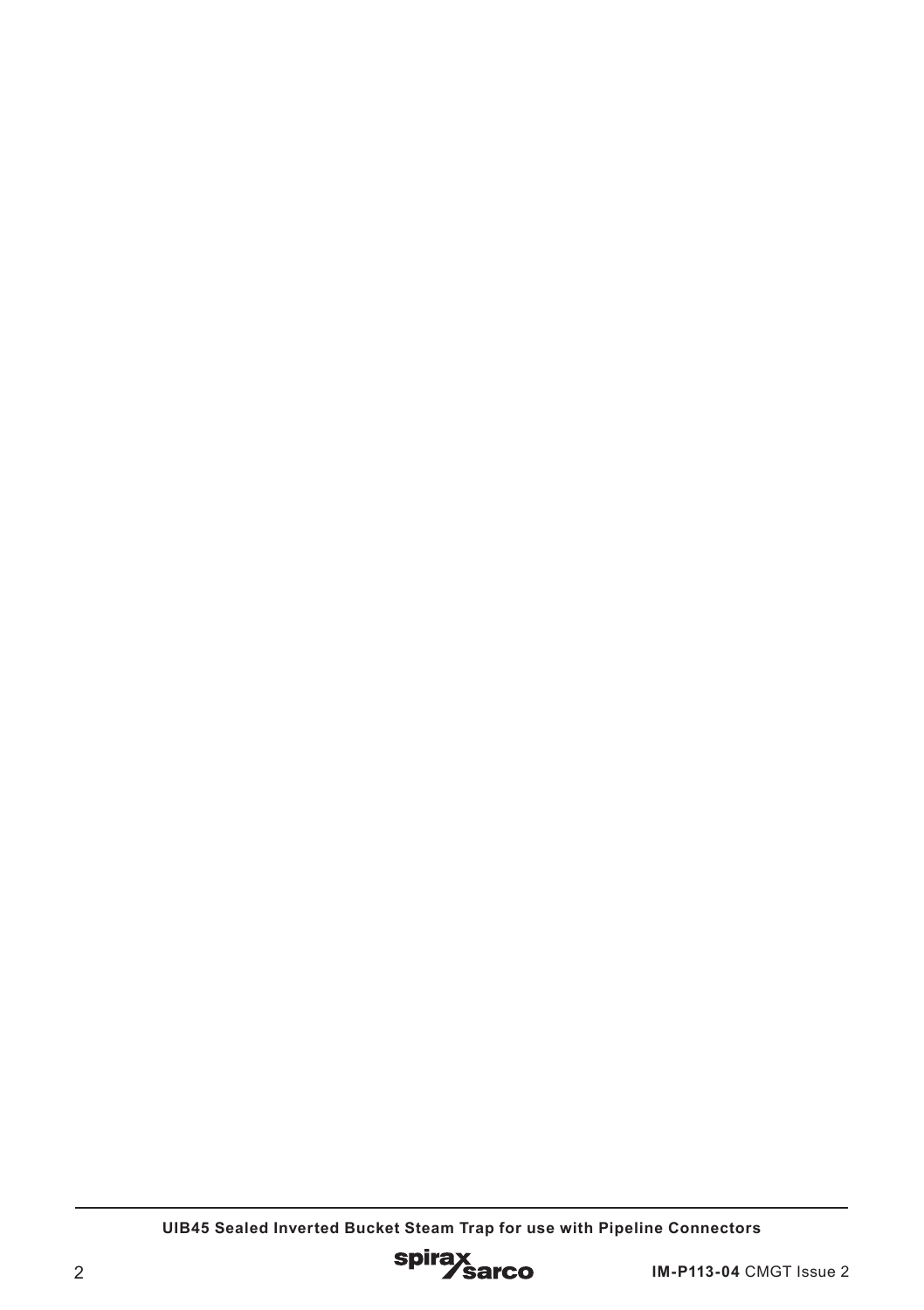# **1. Safety information**

**Safe operation of this product can only be guaranteed if it is properly installed, commissioned, used and maintained by qualified personnel (see Section 1.11 ) in compliance with the operating instructions. General installation and safety** 

**instructions for pipeline and plant construction, as well as the proper use of tools and safety equipment must also be complied with.**

## **Warning**

**The inner and outer gaskets used when installing/maintaining the UIB to a PC\_ pipeline connector contain thin stainless steel support rings which may cause physical injury if not handled and disposed of carefully.**

#### **1.1 Intended use**

**Referring to the Installation and Maintenance Instructions, product marking and Technical Information Sheet, check that the product is suitable for the intended use/application. The UIB45 complies with the requirements of the EU Pressure Equipment Directive/UK Pressure Equipment (Safety) Regulations and falls within category 'SEP'.** 

**It should be noted that products within this category are required by the Directive not to carry**  the  $\epsilon$  mark.

- **i) The UIB45 has been specifically designed for use on steam, air or condensate/water which is in Group 2 of the above mentioned Pressure Equipment Directive. The products' use on other fluids may be possible but, if this is contemplated, Spirax Sarco should be contacted to confirm the suitability of the product for the application being considered.**
- **ii) Check material suitability, pressure and temperature and their maximum and minimum values. If the maximum operating limits of the product are lower than those of the system in which it is being fitted, or if malfunction of the product could result in a dangerous overpressure or overtemperature occurrence, ensure a safety device is included in the system to prevent such over-limit situations.**
- **iii) Determine the correct installation situation and direction of fluid flow.**
- **iv) Spirax Sarco products are not intended to withstand external stresses that may be induced by any system to which they are fitted. It is the responsibility of the installer to consider these stresses and take adequate precautions to minimise them.**
- **v) Remove protection covers from all connections and protective film from all name-plates, where appropriate, before installation on steam or other high temperature applications.**

#### **1.2 Access**

**Ensure safe access and if necessary a safe working platform (suitably guarded) before attempting to work on the product. Arrange suitable lifting gear if required.**

## **1.3 Lighting**

**Ensure adequate lighting, particularly where detailed or intricate work is required.**

#### **1.4 Hazardous liquids or gases in the pipeline**

**Consider what is in the pipeline or what may have been in the pipeline at some previous time. Consider: flammable materials, substances hazardous to health, extremes of temperature.**

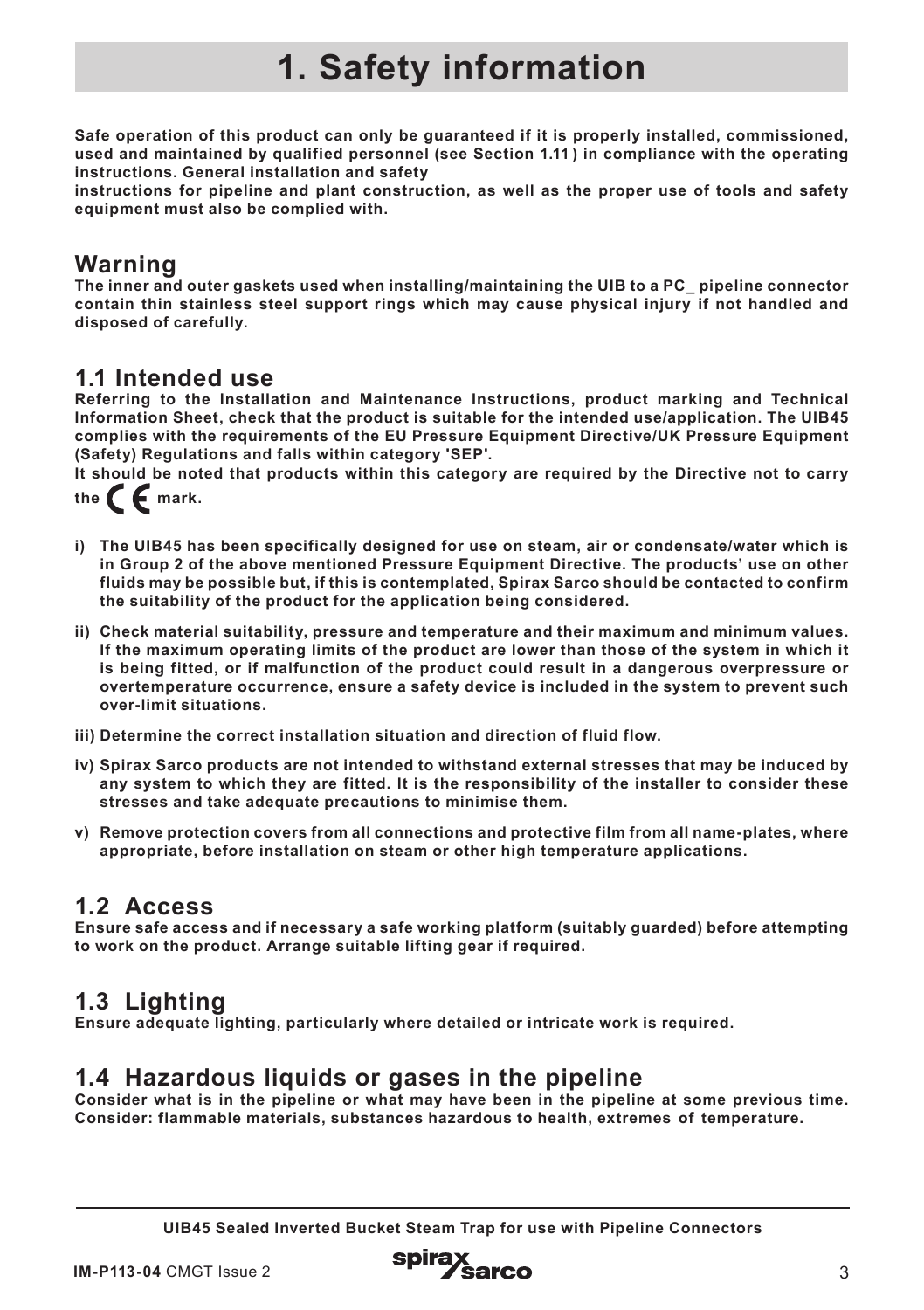## **1.5 Hazardous environment around the product**

**Consider: explosion risk areas, lack of oxygen (e.g. tanks, pits), dangerous gases, extremes of temperature, hot surfaces, fire hazard (e.g. during welding), excessive noise, moving machinery.**

#### **1.6 The system**

**Consider the effect on the complete system of the work proposed. Will any proposed action (e.g. closing isolation valves, electrical isolation) put any other part of the system or any personnel at risk? Dangers might include isolation of vents or protective devices or the rendering ineffective of controls or alarms. Ensure isolation valves are turned on and off in a gradual way to avoid system shocks.**

#### **1.7 Pressure systems**

**Ensure that any pressure is isolated and safely vented to atmospheric pressure. Consider double isolation (double block and bleed) and the locking or labelling of closed valves. Do not assume that the system has depressurised even when the pressure gauge indicates zero.**

#### **1.8 Temperature**

**Allow time for temperature to normalise after isolation to avoid the danger of burns.** 

#### **1.9 Tools and consumables**

**Before starting work ensure that you have suitable tools and /or consumables available. Use only genuine Spirax Sarco replacement parts.**

#### **1.10 Protective clothing**

**Consider whether you and /or others in the vicinity require any protective clothing to protect against the hazards of, for example, chemicals, high/low temperature, radiation, noise, falling objects, and dangers to eyes and face.**

#### **1.11 Permits to work**

**All work must be carried out or be supervised by a suitably competent person.**

**Installation and operating personnel should be trained in the correct use of the product according to the Installation and Maintenance Instructions.**

**Where a formal 'permit to work' system is in force it must be complied with. Where there is no such system, it is recommended that a responsible person should know what work is going on and, where necessary, arrange to have an assistant whose primary responsibility is safety. Post 'warning notices' if necessary.**

## **1.12 Handling**

**Manual handling of large and/or heavy products may present a risk of injury. Lifting, pushing, pulling, carrying or supporting a load by bodily force can cause injury particularly to the back. You are advised to assess the risks taking into account the task, the individual, the load and the working environment and use the appropriate handling method depending on the circumstances of the work being done.**

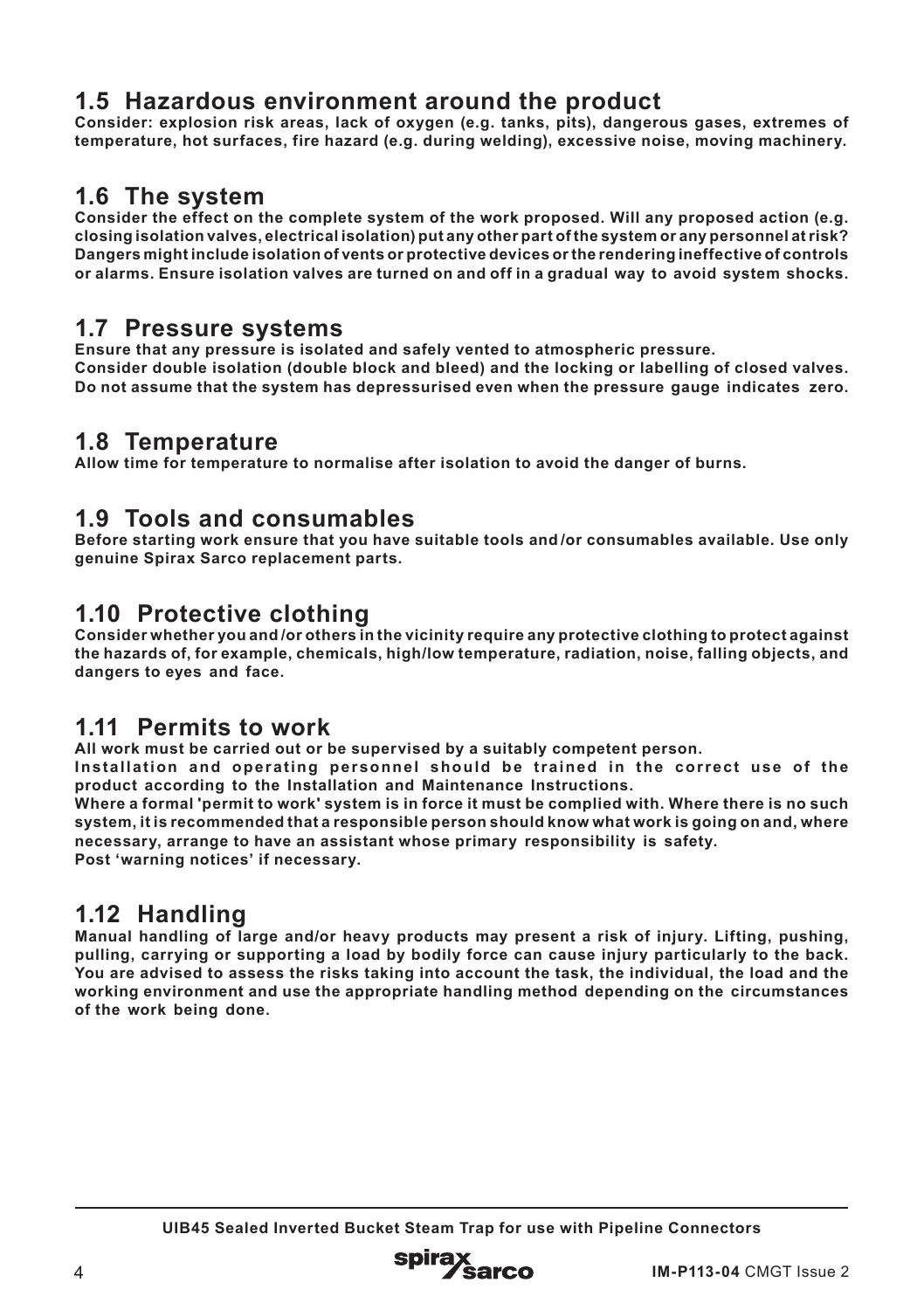## **1.13 Residual hazards**

**In normal use the external surface of the product may be very hot. If used at the maximum permitted operating conditions the surface temperature of the product may reach temperatures up to 425 °C (797 °F).** 

**Many products are not self-draining. Take due care when dismantling or removing the product from an installation (refer to 'Maintenance instructions').**

#### **1.14 Freezing**

**Provision must be made to protect products which are not self-draining against frost damage in environments where they may be exposed to temperatures below freezing point.**

#### **1.15 Disposal**

**Unless otherwise stated in the Installation and Maintenance Instructions, this product is recyclable and no ecological hazard is anticipated with its disposal providing due care is taken.** 

#### **1.16 Returning products**

**Customers and stockists are reminded that under EC Health, Safety and Environment Law, when returning products to Spirax Sarco they must provide information on any hazards and the precautions to be taken due to contamination residues or mechanical damage which may present a health, safety or environmental risk. This information must be provided in writing including Health and Safety data sheets relating to any substances identified as hazardous or potentially hazardous.**

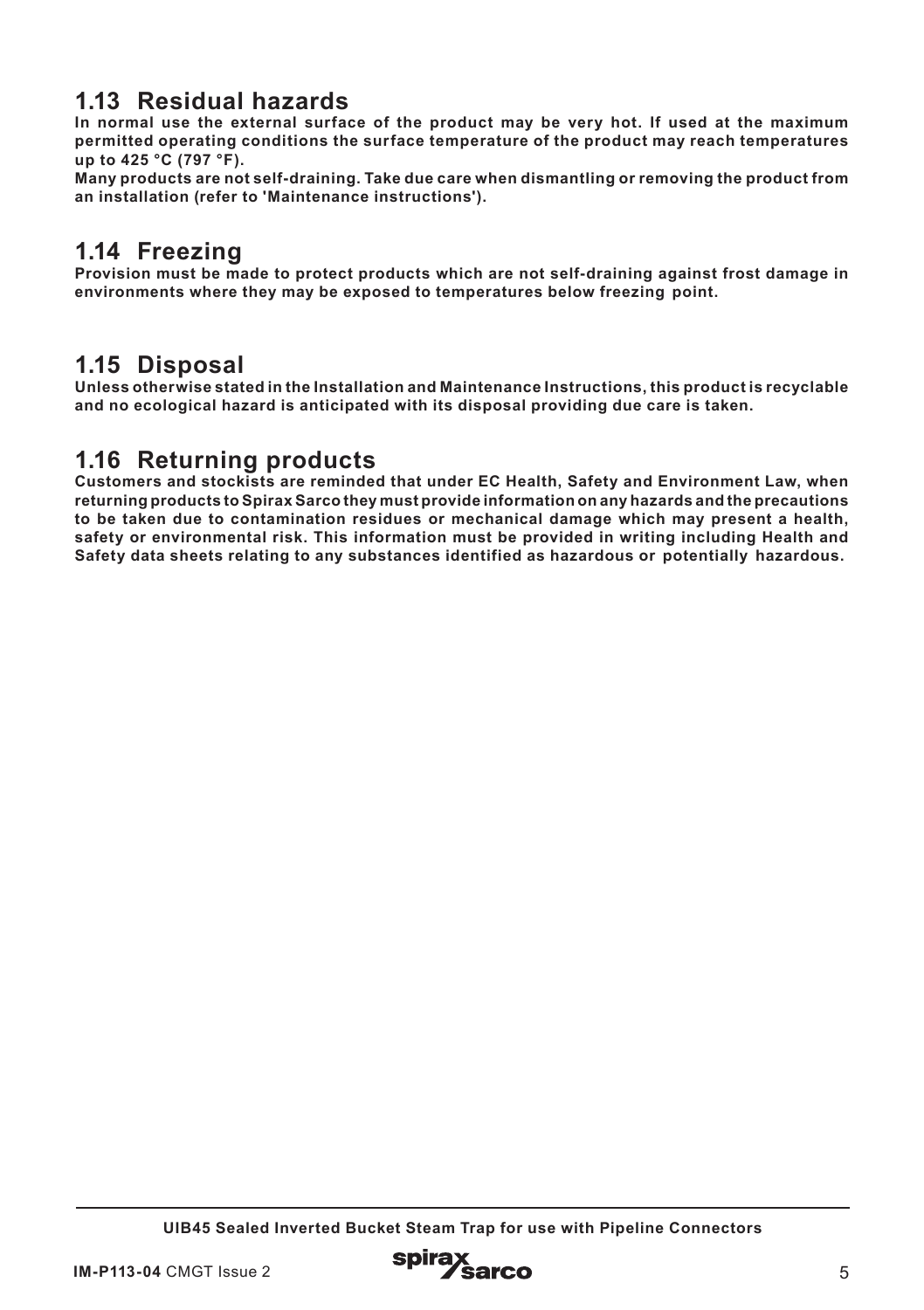# **2. General product information**

## **2.1 General description**

The UIB45 sealed inverted bucket steam trap has been designed for either horizontal or vertical installation (with the cover hanging downwards). When installed with a suitable pipeline connector (available separately from Spirax Sarco) the UIB45 can easily and simply be removed without breaking into the pipeline, thus speeding up trap replacement with minimal system downtime. Pipeline connectors are available with screwed, socket weld and flanged end connections.

**Cover**

#### **Standards**

This product fully complies with the requirements of the EU Pressure Equipment Directive/UK Pressure Equipment (Safety) Regulations.

#### **Certification**

This product is available with certification to EN 10204 3.1. **Note:** All certification/inspection requirements must be specified at the time of order placement.

**Note:** For additional product data see the following Technical Information Sheet TI-P113-03.

## **2.2 Sizes and pipe connections**

The UIB45 can be fitted to a variety of different pipeline connectors including:-

| <b>PC10</b> | Straight connector                         | <b>ASME 300</b> | (see TI-P128-10) |
|-------------|--------------------------------------------|-----------------|------------------|
|             | <b>PC10HP</b> Straight connector           | <b>ASME 600</b> | (see TI-P128-10) |
| <b>PC20</b> | Straight connector with 'Y' type strainer  | <b>ASME 300</b> | (see TI-P128-15) |
| <b>PC30</b> | Connector with one piston isolation valve  | <b>ASME 600</b> | (see TI-P128-02) |
| <b>PC40</b> | Connector with two piston isolation valves | <b>ASME 600</b> | (see TI-P128-03) |

See the relevant Technical Information Sheet as listed above for details of the connections available on pipeline connectors.

**UIB45 Sealed Inverted Bucket Steam Trap for use with Pipeline Connectors**



**Fig. 1 UIB45**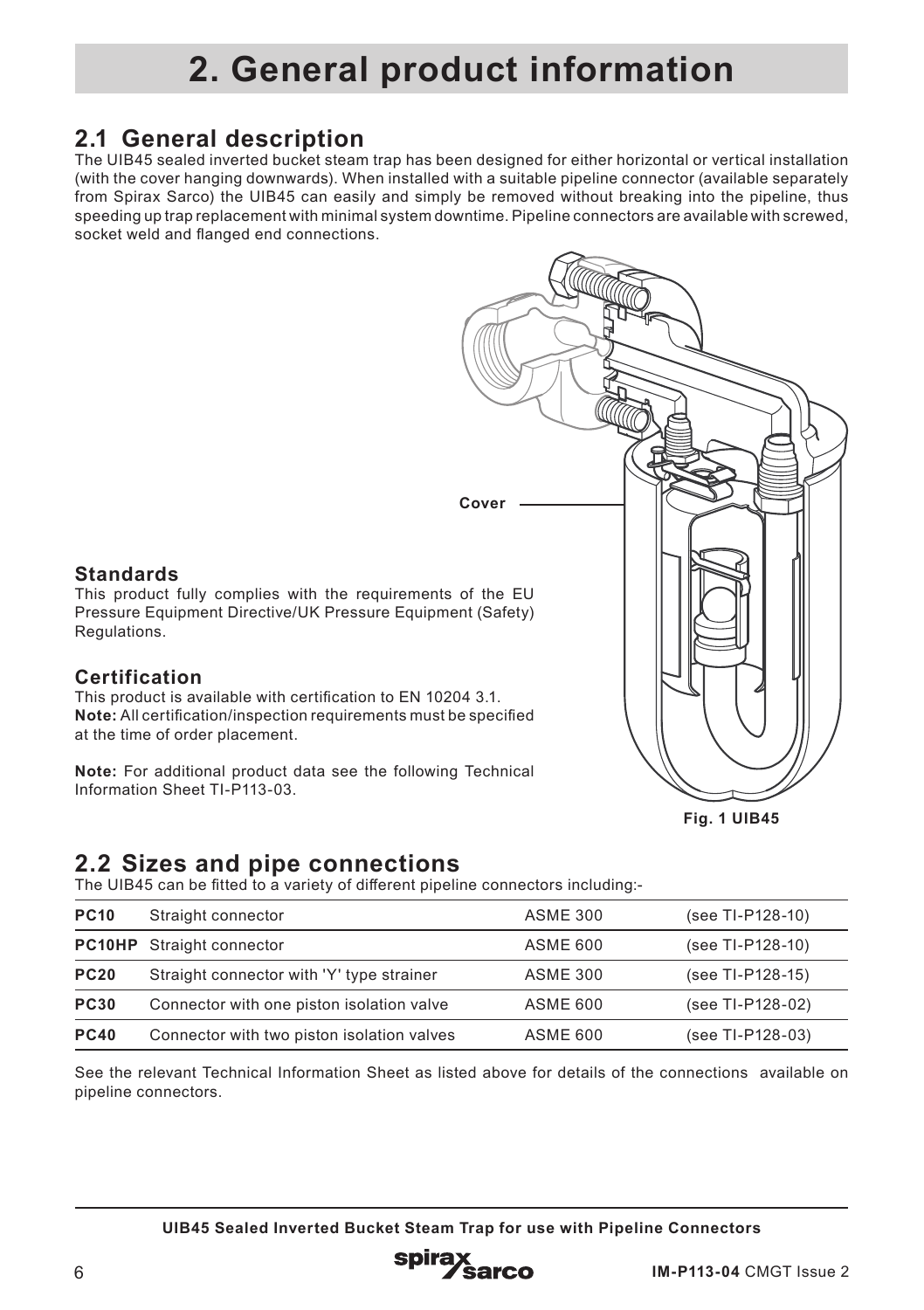## **2.3 Pressure/temperature limits**



| <b>TMA</b><br><b>PMO</b><br><b>TMO</b> | Minimum allowable temperature<br>Minimum operating temperature<br>A PMX Maximum differential pressure |                         |  | Maximum operating temperature |                        | Maximum operating pressure for saturated steam service<br><b>UIB45/5</b><br><b>UIB45/6</b><br><b>UIB45/8</b><br>UIB45/10<br>Designed for a maximum cold hydraulic test pressure of: |                    | 425 °C @ 56 bar g<br>$-29 °C$<br>63 bar q<br>425 °C @ 56 bar q<br>0 °C<br>45 bar<br>20 bar<br>8.5 <sub>bar</sub><br>4.5 <sub>bar</sub><br>149 bar $g$ | (797 °F @ 812 psi g)<br>$(-20.2 °F)$<br>$(914$ psi)<br>(797 °F @ 812 psi g)<br>(32 °F)<br>$(652 \text{ psi})$<br>$(290 \text{ psi})$<br>$(123 \text{ psi})$<br>$(65 \text{ psi})$<br>(2 161 psi g)            |
|----------------------------------------|-------------------------------------------------------------------------------------------------------|-------------------------|--|-------------------------------|------------------------|-------------------------------------------------------------------------------------------------------------------------------------------------------------------------------------|--------------------|-------------------------------------------------------------------------------------------------------------------------------------------------------|---------------------------------------------------------------------------------------------------------------------------------------------------------------------------------------------------------------|
|                                        |                                                                                                       |                         |  |                               |                        |                                                                                                                                                                                     |                    |                                                                                                                                                       |                                                                                                                                                                                                               |
|                                        |                                                                                                       |                         |  |                               |                        |                                                                                                                                                                                     |                    |                                                                                                                                                       |                                                                                                                                                                                                               |
|                                        |                                                                                                       |                         |  |                               |                        |                                                                                                                                                                                     |                    |                                                                                                                                                       |                                                                                                                                                                                                               |
|                                        |                                                                                                       |                         |  |                               |                        |                                                                                                                                                                                     |                    |                                                                                                                                                       |                                                                                                                                                                                                               |
|                                        |                                                                                                       |                         |  |                               |                        |                                                                                                                                                                                     |                    |                                                                                                                                                       |                                                                                                                                                                                                               |
|                                        |                                                                                                       |                         |  |                               |                        |                                                                                                                                                                                     |                    |                                                                                                                                                       |                                                                                                                                                                                                               |
|                                        |                                                                                                       |                         |  |                               |                        |                                                                                                                                                                                     |                    |                                                                                                                                                       |                                                                                                                                                                                                               |
|                                        |                                                                                                       |                         |  |                               |                        |                                                                                                                                                                                     |                    |                                                                                                                                                       |                                                                                                                                                                                                               |
|                                        | Maximum allowable temperature                                                                         |                         |  |                               |                        |                                                                                                                                                                                     |                    |                                                                                                                                                       |                                                                                                                                                                                                               |
| <b>PMA</b>                             | Maximum allowable pressure                                                                            |                         |  |                               |                        |                                                                                                                                                                                     | 99.3 bar g @ 38 °C | $(1440 \text{ psi } q \text{ @ } 100 \text{ °F})$                                                                                                     |                                                                                                                                                                                                               |
|                                        | Body design conditions                                                                                |                         |  |                               |                        |                                                                                                                                                                                     |                    |                                                                                                                                                       | <b>ASME 600</b>                                                                                                                                                                                               |
|                                        | this information (see Section 2.2).                                                                   |                         |  |                               |                        | The product must not be used in this region.                                                                                                                                        |                    |                                                                                                                                                       | Note: The model of pipeline connector and connections selected will dictate the maximum operating<br>pressure and temperature of the complete assembly. Consult the specified Technical Information Sheet for |
|                                        |                                                                                                       |                         |  |                               |                        | Pressure bar q                                                                                                                                                                      |                    |                                                                                                                                                       |                                                                                                                                                                                                               |
|                                        |                                                                                                       | 0                       |  | 20                            |                        | 40                                                                                                                                                                                  | 60                 | 80                                                                                                                                                    | 99.3                                                                                                                                                                                                          |
|                                        |                                                                                                       | 0<br>$-29$              |  |                               |                        |                                                                                                                                                                                     |                    |                                                                                                                                                       | $\Omega$                                                                                                                                                                                                      |
|                                        |                                                                                                       | 100 <sub>1</sub>        |  |                               |                        |                                                                                                                                                                                     |                    |                                                                                                                                                       | 200<br>100<br>$\vec{\tau}$                                                                                                                                                                                    |
|                                        |                                                                                                       |                         |  |                               | Steam saturation curve |                                                                                                                                                                                     |                    |                                                                                                                                                       | Temperature<br>400<br>300                                                                                                                                                                                     |
|                                        |                                                                                                       |                         |  |                               |                        |                                                                                                                                                                                     |                    |                                                                                                                                                       |                                                                                                                                                                                                               |
|                                        | Temperature                                                                                           | 300 <sub>1</sub><br>200 |  |                               |                        |                                                                                                                                                                                     |                    |                                                                                                                                                       | 500                                                                                                                                                                                                           |

**UIB45 Sealed Inverted Bucket Steam Trap for use with Pipeline Connectors**

**IM-P113-04 CMGT Issue 2 Spirax Sarco** 7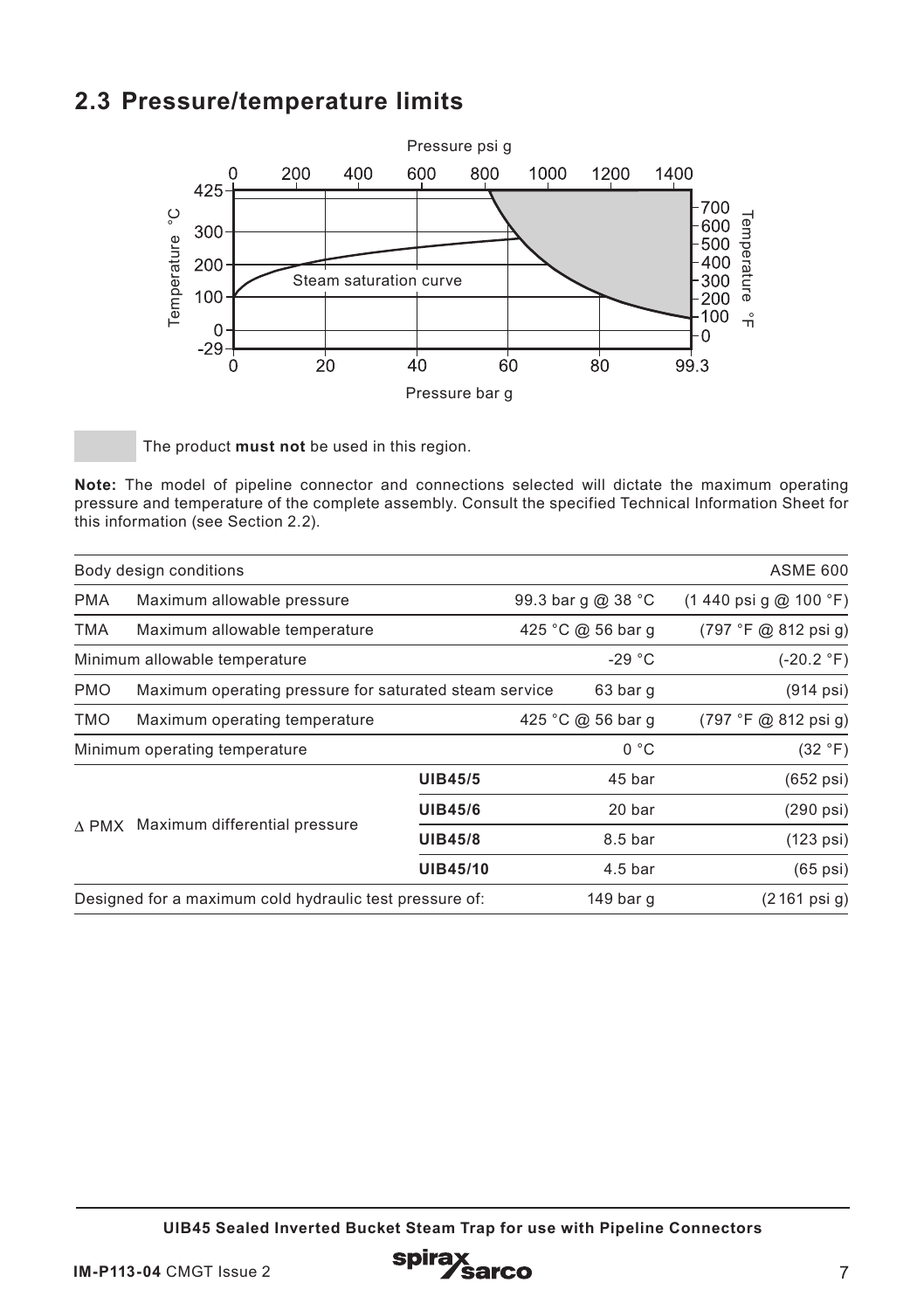# **3. Installation**

#### **Note: Before actioning any installation observe the 'Safety information' in Section 1.**

Referring to the Installation and Maintenance Instructions, name-plate and Technical Information Sheet, check that the product is suitable for the intended installation:

- **3.1** Check materials, pressure and temperature and their maximum values. If the maximum operating limit of the product is lower than that of the system in which it is being fitted, ensure that a safety device is included in the system to prevent overpressurisation.
- **3.2** Determine the correct installation situation and the direction of fluid flow.
- **3.3** Remove protection covers from all connections and protective film from all name-plates, where appropriate, before installation on steam or other high temperature applications.
- **3.4** The UIB45 can be installed on any pipeline connector. See separate Installation and Maintenance Instructions for Spirax Sarco pipeline connectors (IM-P128-06, IM-P128-11 and IM-P128-13). Ensure that both gaskets are clean and undamaged and that the transfer holes are clear. Place the UIB body against the connector gasket face, ensuring that the trap itself is vertical so the bucket always rises and falls in a vertical plain.

Ensuring the new connector screws supplied with the trap are used, apply a suitable anti-seize thread lubricant to the threads of the connector screws (**10**). Tighten the screws finger tight until the mating gasket faces are in parallel, intimate contact. Tighten the screws evenly and gradually to the recommended torque value (see Table 1). Open isolation valves slowly until normal operating conditions are achieved.

- **3.5** Inverted bucket steam traps do not permit rapid release of air. On process applications, in particular, this can lead to slow warm-up times and waterlogging of the steam space. A separate external air vent is therefore required in parallel to vent air efficiently. Any bypass should be positioned above the trap. If it is below, and is leaking or left open, the waterseal could be blown away leading to steam wastage. Where inverted bucket traps are fitted in exposed conditions the possibility of freezing damage can be reduced by thermal insulation.
- **3.6** The inlet of the trap should be below the drain point of the plant being drained, so that a waterseal can be maintained around the open end of the bucket. When installed in a horizontal pipeline a small drop leg should precede the trap - typically 150 mm (6").
- **3.7** Where the trap discharges into a closed condensate return system or where there is a lift at the trap, a check valve should be fitted downstream of the trap.
- **3.8** If the trap has to be installed at a higher point than the drainage point, then a small bore riser into a 'U' seal should be used. A check valve should be fitted before the trap to prevent the loss of the internal waterseal.
- **3.9** If the trap is installed on a superheated steam system application, then a non return valve should be fitted on the trap inlet, to prevent the trap from losing its waterseal. Priming of the trap with water may be required before commissioning.
- **3.10** Check for leaks.

**Note 1:** If the trap is to discharge to atmosphere ensure it is to a safe place, the discharging fluid may be at a temperature of 100 °C (212 °F).

**Note 2:** On all blast discharge steam traps check valves and sight glasses must be installed at least 1 metre (3 ft) downstream of the trap.

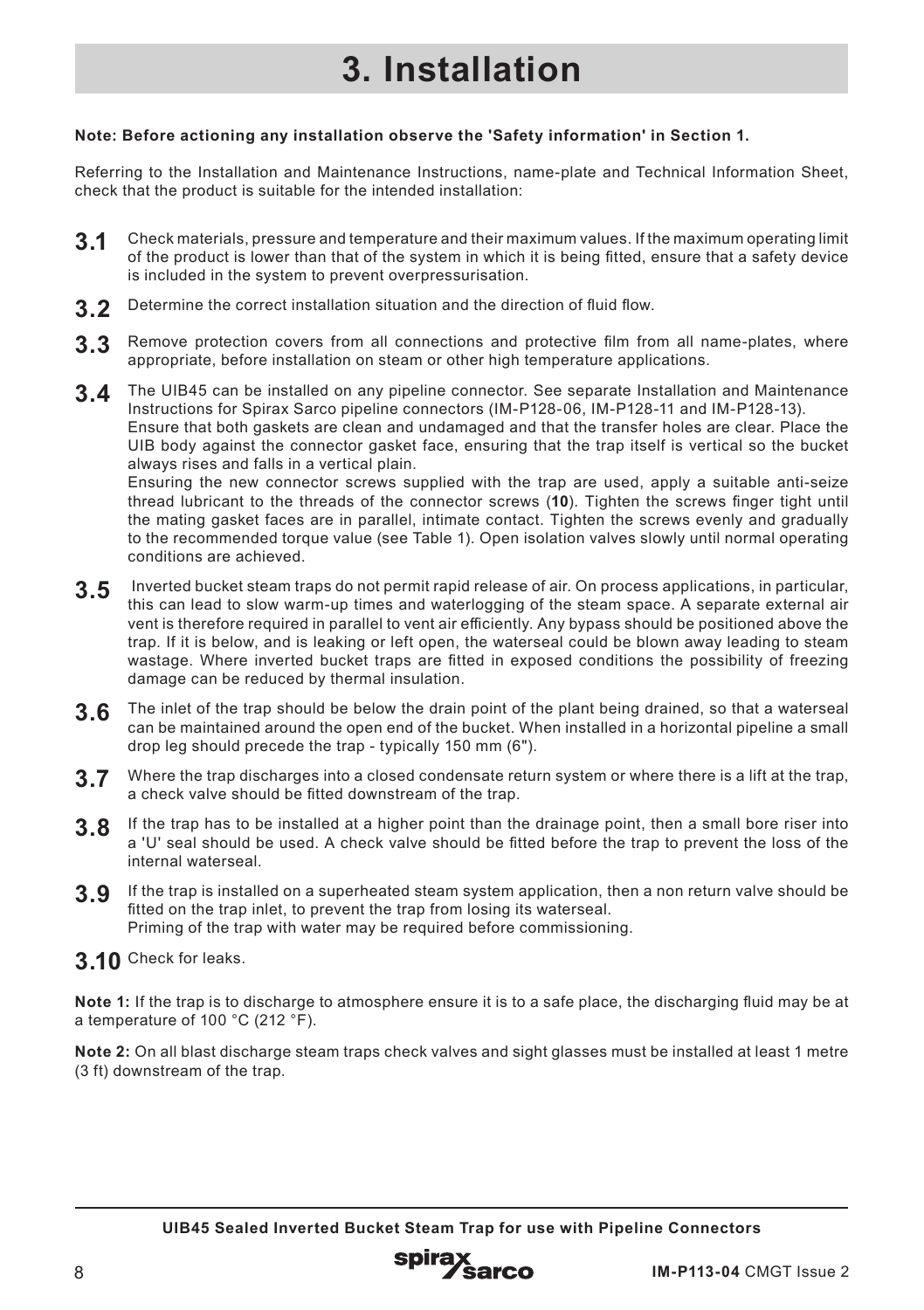

#### **Table 1 Recommended tightening torques (for suitably lubricated threads)**

| Item | Part             | mm                   | N <sub>m</sub> | (lbf ft)    |
|------|------------------|----------------------|----------------|-------------|
| 10   | Connector screws | $\frac{9}{16}$ " A/F | $30 - 35$      | $(22 - 26)$ |

# **4. Commissioning**

After installation or maintenance ensure that the system is fully functioning. Carry out tests on any alarms or protective devices.

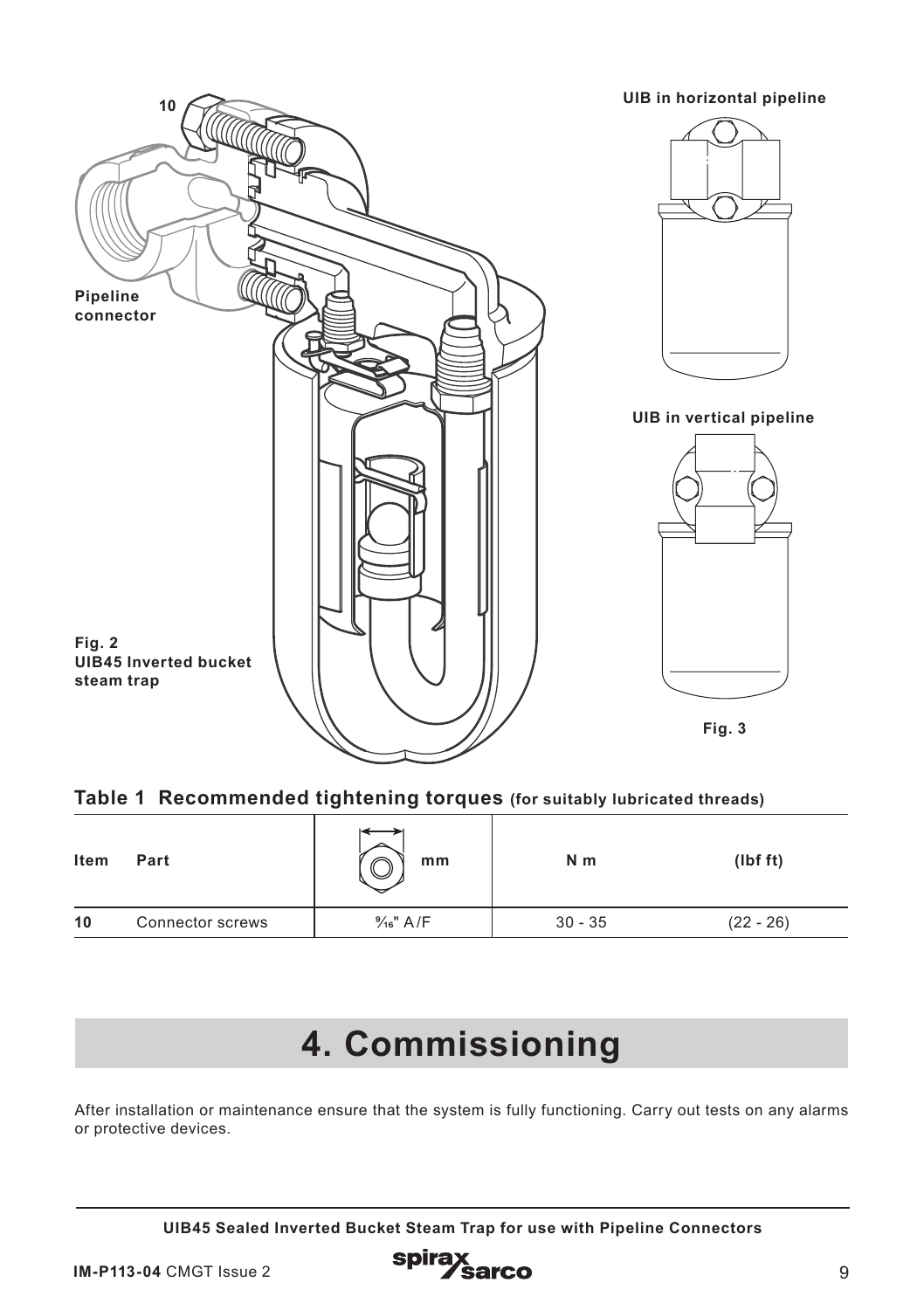# **5. Operation**

As condensate reaches the trap it forms a water seal inside the body. The weight of the bucket keeps the valve off its seat. Condensate can then flow around the bottom of the bucket and the trap. Under low load or superheat conditions the trap may need to be 'primed' with water before system start-up. When steam enters the underside of the bucket it gives it buoyancy and the bucket rises allowing the valve to seat and stop steam escaping.

The bucket will lose its buoyancy as the enclosed steam condenses due to radiation losses and steam escapes through the vent hole. Once this happens the weight of the bucket will pull the valve off its seat and the cycle is then repeated.

Any air reaching the trap will also give the bucket buoyancy and close the valve preventing condensate flow. The small vent hole in the bucket will bleed air into the top of the trap. The vent hole is of small diameter to reduce steam loss and will consequently vent air very slowly.

Under most conditions the trap will discharge condensate with a blast type action. Under low load and/or low pressure applications the discharge may tend to 'dribble'. Condensate is discharged at steam temperature consequently due care must be given to the site of the discharge.

# **6. Maintenance**

**Note: Before actioning any maintenance programme observe the 'Safety information' in Section 1.**

#### **Warning**

**The inner and outer gaskets used when installing/maintaining the UIB45 to a PC\_ pipeline connector contain thin stainless steel support rings which may cause physical injury if not handled and disposed of carefully.**

#### **6.1 General information**

Before undertaking any maintenance on the trap it must be isolated from both the supply line and return line and any pressure allowed to safely normalise to atmosphere. The trap should then be allowed to cool. When reassembling, ensure that all joint faces are clean.

#### **6.2 Replacement of the trap unit:**

- **-** Ensure that the correct tools and necessary protective equipment are used at all times.
- **-** Replacement of the trap unit is achieved by removing the two connector screws (**10**) and removing the trap.
- **-** Always use new connector screws, as supplied with the new trap, when replacing a universal trap.
- **-** The new trap unit should be positioned against the connector gasket face and apply a suitable anti-seize thread compound to the threads of the connector screws.
- **-** Tighten screws finger tight and ensure that the trap body is parallel to the connector.
- **-** Tighten the screws evenly and gradually to the recommended torque (see Table 1).
- **-** Open isolation valves slowly until normal operating conditions are achieved.
- **-** Check for leaks.

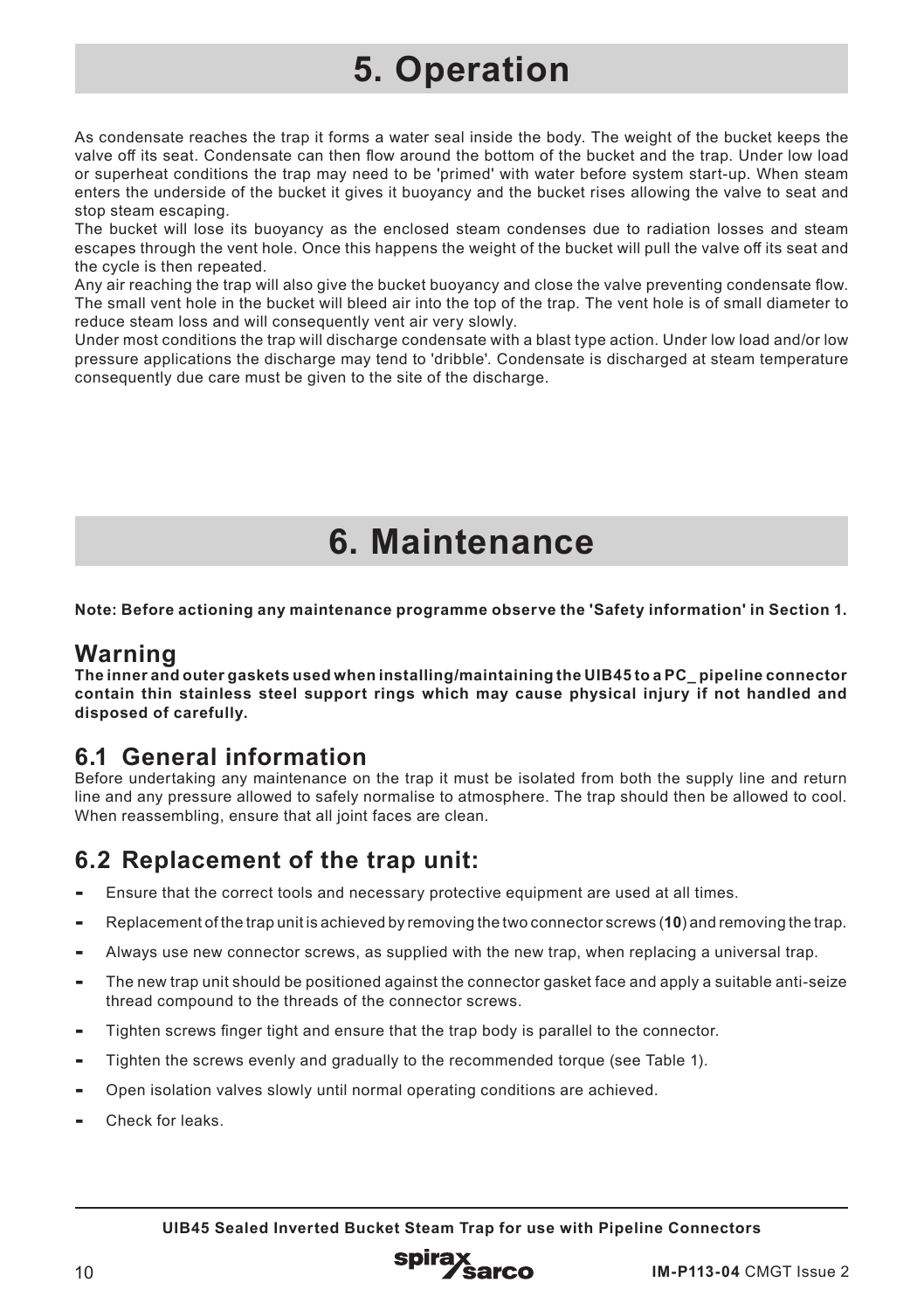# **7. Spare parts**

The UIB45 is a sealed non-maintainable trap unit. No internal spares are available. The spares which are available are shown in heavy outline. Parts shown in a solid line are not supplied as spares.

#### **Available spares**

| 10, 11, 12 |  |
|------------|--|
|            |  |

#### **How to order spares**

Always order spare parts by using the description given in the column headed 'Available spares' and state the size, model no. and pressure rating of the trap.

**Example:** 1 - Connector screw and gasket set for a Spirax Sarco UIB45 sealed stainless steel bucket steam trap (for use with pipeline connectors).



#### **Table 1 Recommended tightening torques (for suitably lubricated threads)**

**Fig. 4**

| Item | Part                | mm                   | N <sub>m</sub> | (lbf ft)    |
|------|---------------------|----------------------|----------------|-------------|
| 10   | Connector<br>screws | $\frac{9}{16}$ " A/F | $30 - 35$      | $(22 - 26)$ |